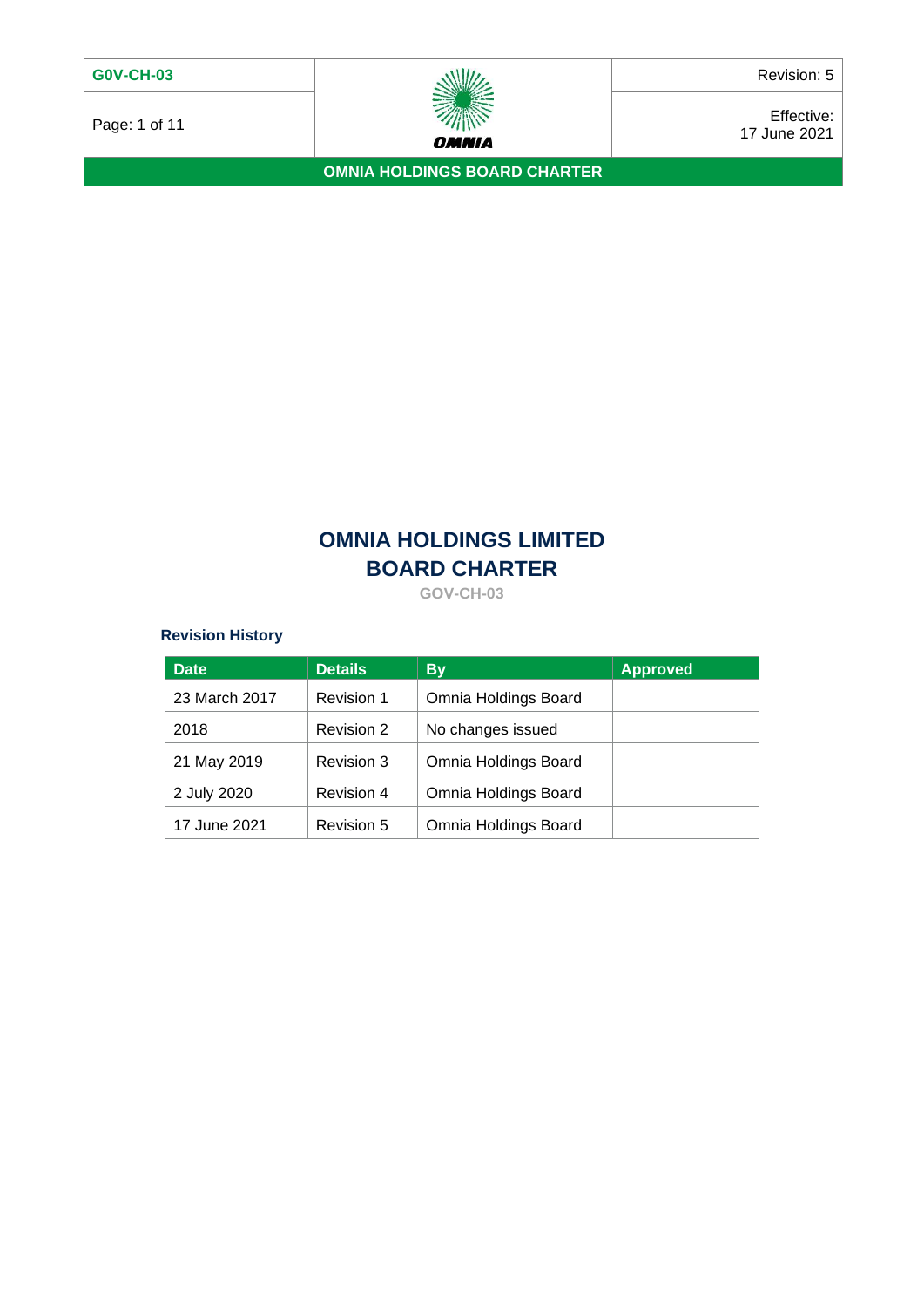## **G0V-CH-03** Revision: 5



Page: 1 of 11 **Effective:**  $\frac{m}{n}$   $\frac{m}{n}$   $\frac{m}{n}$  Effective: 17 June 2021

## **OMNIA HOLDINGS LIMITED - TERMS OF REFERENCE**

## **1. INTRODUCTION**

- 1.1 The Board of Directors (**the Board**) shall be responsible for the affairs and performance of Omnia Holdings Limited (**the Company or Omnia**), including its achievement of the four good governance outcomes, as set out in the King IVTM Report on Corporate Governance for South Africa, 2016 (**King IV**), namely an ethical culture, sustainable value creation, effective control and trust, a good reputation, and legitimacy of its stakeholders. To guide its effective functioning, the Board approved this Terms of Reference (**TOR**), the provisions of which shall be subject to all statutory and regulatory requirements, including the provisions of the Companies Act 71 of 2008, as amended (**the Act**), the Memorandum of Incorporation (**MoI**) of the Company, the JSE Listings Requirements, King IV and any other applicable laws, or regulations and relevant standards and codes. If there are any conflicts between this Charter and any of the afore mentioned, the provisions of the afore mentioned will prevail.
- 1.2 The Board fully subscribes to the outcomes and principles of good corporate governance and regards these as fundamentally important to the business success and sustainability of the Company and the Omnia Group of Companies (**the Group**).
- 1.3 The Board shall at all times ensure the appropriate application of the 16 principles of King IV by adopting required and relevant practices, or alternative appropriate practices as determined by the Board, that will give effect to the said principles within the context of both the Company and the Group.

## **2. PURPOSE**

- 2.1 The Terms of Reference confirm that the Board, as the focal point and custodian of corporate governance in the Group, is committed to ensuring good governance throughout the Group.
- 2.2 The main purpose of the TOR is to document the Board's role and responsibilities, its composition, meeting procedures and set out the policies, procedures and steps to be followed by the Board pertaining to the discharge of its duties and the conduct of its activities.

## **3. ROLES AND RESPONSIBILITIES**

## **3.1 Execute the Board's leadership responsibilities as set out in King IV, including:**

- 3.1.1 Steer the Group and set its strategic direction, including to:
	- approve the strategy and annual business plans as developed by management
	- deliberate on and interrogate new material business opportunities, major capital expenditures, and acquisitions
	- consider sustainability as a business opportunity that guides strategy formulation
- 3.1.2 Ensure that the strategy will result in sustainable outcomes and value creation
- 3.1.3 Approve key policies to give effect to the Company's strategic direction
- 3.1.4 Appoint and appraise the Chief Executive Officer and Group Finance Director who will lead the management team
- 3.1.5 Monitor the implementation of the Group's strategy by management, including:
	- monitoring the Group's exposure to environmental and other business risks
	- reviewing the Group's progress against business plans and strategic objectives
- 3.1.6 Ensure accountability for the Group's performance by means of reporting and disclosure
- 3.1.7 Ensure the integrity of the Group's integrated reporting
- 3.1.8 Ensure effective control in important aspects of the operations, including but not limited to the following focus areas:
	- risk and opportunities
	- information and technology governance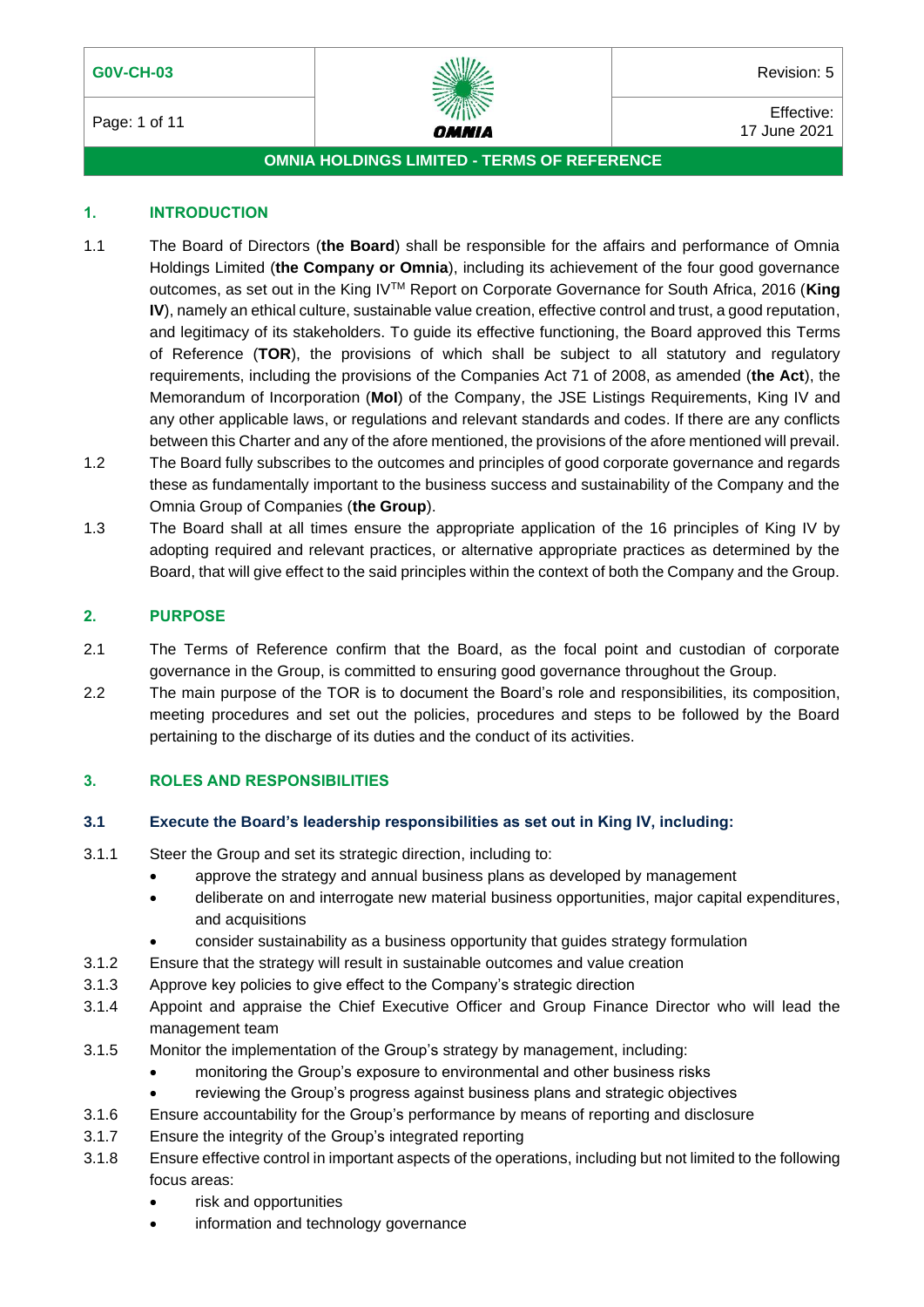Page: 2 of 11 **Effective:**  $\frac{m}{n}$   $\frac{m}{n}$   $\frac{m}{n}$  Effective: 17 June 2021

## **OMNIA HOLDINGS LIMITED - TERMS OF REFERENCE**

- compliance with applicable laws, standards, and processes
- remuneration policies and practices
- assurance services and functions

## **3.2 The Board is the custodian of good and ethical board and corporate behaviour with a duty to:**

- 3.2.1 Ensure that the composition of the Board is appropriate and supports the Board in exercising ethical and effective leadership that results in the outcomes of an ethical culture, value creation, effective control, and legitimacy as per King IV
- 3.2.2 Ensure that the Company's ethics are managed effectively
- 3.2.3 Ensure that the Company is and is seen as a responsible corporate citizen
- 3.2.4 Manage its relationship with management, the shareholders, and other stakeholders of the Company along sound corporate governance principles
- 3.2.5 Consider the legitimate rights, perceptions, and expectations of material stakeholders, including shareholders in its deliberations and in making decisions in the best interest of the Company and the **Group**
- 3.2.6 Continuously monitor and, where necessary, enhance the legitimacy of the Company through an appropriate stakeholder management strategy and plan
- 3.2.7 Consider and approve the nomination of candidates recommended by the Remuneration and Nomination Committee as Directors, as deemed appropriate
- 3.2.8 Develop and maintain a succession plan for Board members and the Chief Executive Officer, Group Finance Director and other key executives as informed by the Remuneration and Nominations **Committee**

## **3.3 Individual Directors shall act in the best interest of the Company. To this end, Directors shall:**

- 3.3.1 At all times act in good faith and for a proper purpose when acting in the capacity as Directors of the Company
- 3.3.2 Inform the Board of material, and potentially confidential information relevant to the Company unless under legal or ethical obligation of non-disclosure
- 3.3.3 Disclose real or perceived conflicts of interest in line with the provisions of the relevant policy and procedure approved by the Board
- 3.3.4 As and when deemed necessary, take independent advice in connection with their duties as Director subject to prior consultation with the Chair; if the Chair is not in agreement, the matter may be submitted to the Board for consideration and approval
- 3.3.5 Deal in the Company's securities in accordance with the JSE Listing Requirements as well as the policy and procedure approved by the Board
- 3.3.6 Observe the closed periods during which Directors are not allowed to trade
- 3.3.7 Exercise the degree of care, skill and diligence that would be exercised by a reasonably diligent individual who has:
	- the general knowledge, skill and experience that may reasonably be expected of an individual carrying out the same functions as are carried out by a Director in relation to the Company
	- the general knowledge, skill and experience of that Director
	- a fiduciary duty to act in good faith and in a manner that the Director reasonably believes to be in the best interests of the Company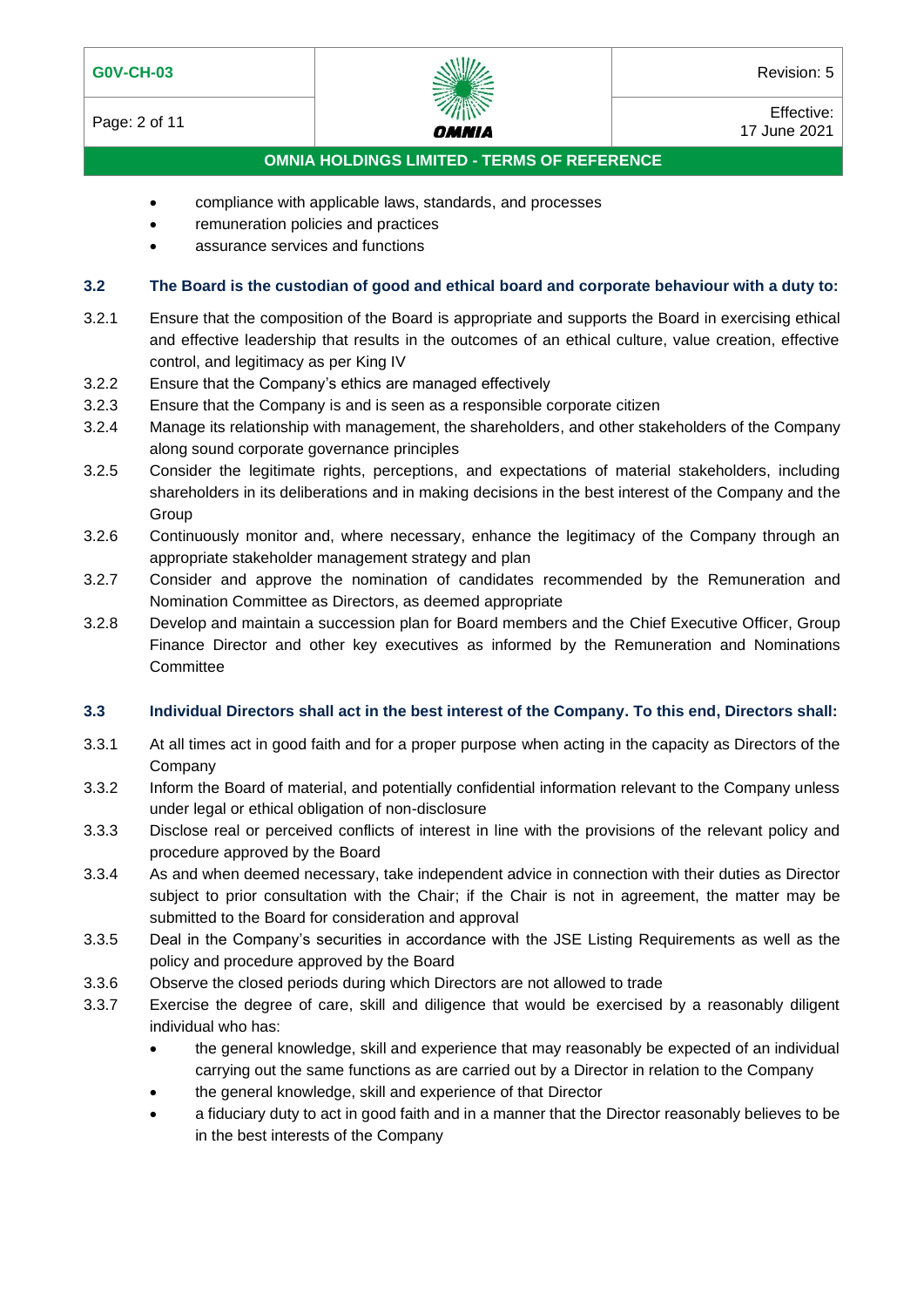Page: 3 of 11 **Effective:**  $\frac{m}{n}$   $\frac{m}{n}$   $\frac{m}{n}$  Effective: 17 June 2021

# **OMNIA HOLDINGS LIMITED - TERMS OF REFERENCE**

## **4. BOARD COMMITTEES AND DELEGATION OF AUTHORITY**

- 4.1 The Board is authorised to establish committees to assist the Board in the execution of its duties, powers, and authorities in addition to those committees that are required to be established by statute, being an audit committee and a social and ethics committee.
- 4.2 There shall be transparency and full disclosure to all committees established by the Board from time to time, including the audit committee.
- 4.3 Delegating authority to the committees established by the Board does not discharge the Board of its duties and responsibilities, and the Board is required to apply its mind to the information presented to it.
- 4.4 Delegation to committees established by the Board should be formal and involves, but is not limited to, the following:
	- Establishing formal Terms of Reference which must be reviewed annually with any proposed amendments being approved by the Board; and
	- Ensuring committees are appropriately constituted with due regard to skills required by each committee and the requirements of the Company's MOI, the Act and any other statutory and/or regulatory requirements, as well as the recommendations of King IV.
- 4.5 Delegation to management should be formal and involves, but is not limited to the following:
	- Approving a governance framework for the delegation of authority to management to run the day-to-day affairs of the Company (all transactions not in the ordinary course of business are referred to the Board); and
	- Ensuring that the delegation to management results in effective control, oversight, compliance, and adequate assurance for implementation.
- 4.6 The Chair of each Committee shall report back to the Board regularly and immediately after the Committee's latest meeting on the general principle of transparency and full disclosure.

## **5. BOARD GOVERNANCE**

- 5.1 The Board discharges its duties jointly and no individual Director has the authority to execute any act on behalf of the Company unless duly authorised by the Board.
- 5.2 Directors will have unrestricted access to all Company employees, information, records, documents, and property. A request for such access will be directed to the Chief Executive Officer with a copy of the request addressed to the Chair and the Company Secretary. The Company Secretary, after consultation with the Chief Executive Officer, will assist the Director/s in obtaining access to the relevant employee, required information, or document. In the event of the Chief Executive Officer and/or the Company Secretary not responding within a reasonable period to the request, the requester/s may bring this to the attention of the Chair.
- 5.3 The Board members are required to maintain and protect the confidentiality of information relating to the Company and its business.
- 5.4 The Board should receive periodic independent assurance on the effectiveness of its compliance governance.

## **6. MEETING PROCEDURE**

## **6.1 Frequency**

6.1.1 The Board should meet at least 6 (six) times per annum, which includes its annual budget/strategy session, and all formal resolutions by the Board shall be properly recorded, either as part of the minutes of a duly constituted meeting of the Board or via written resolution as contemplated in section 74 of the Act.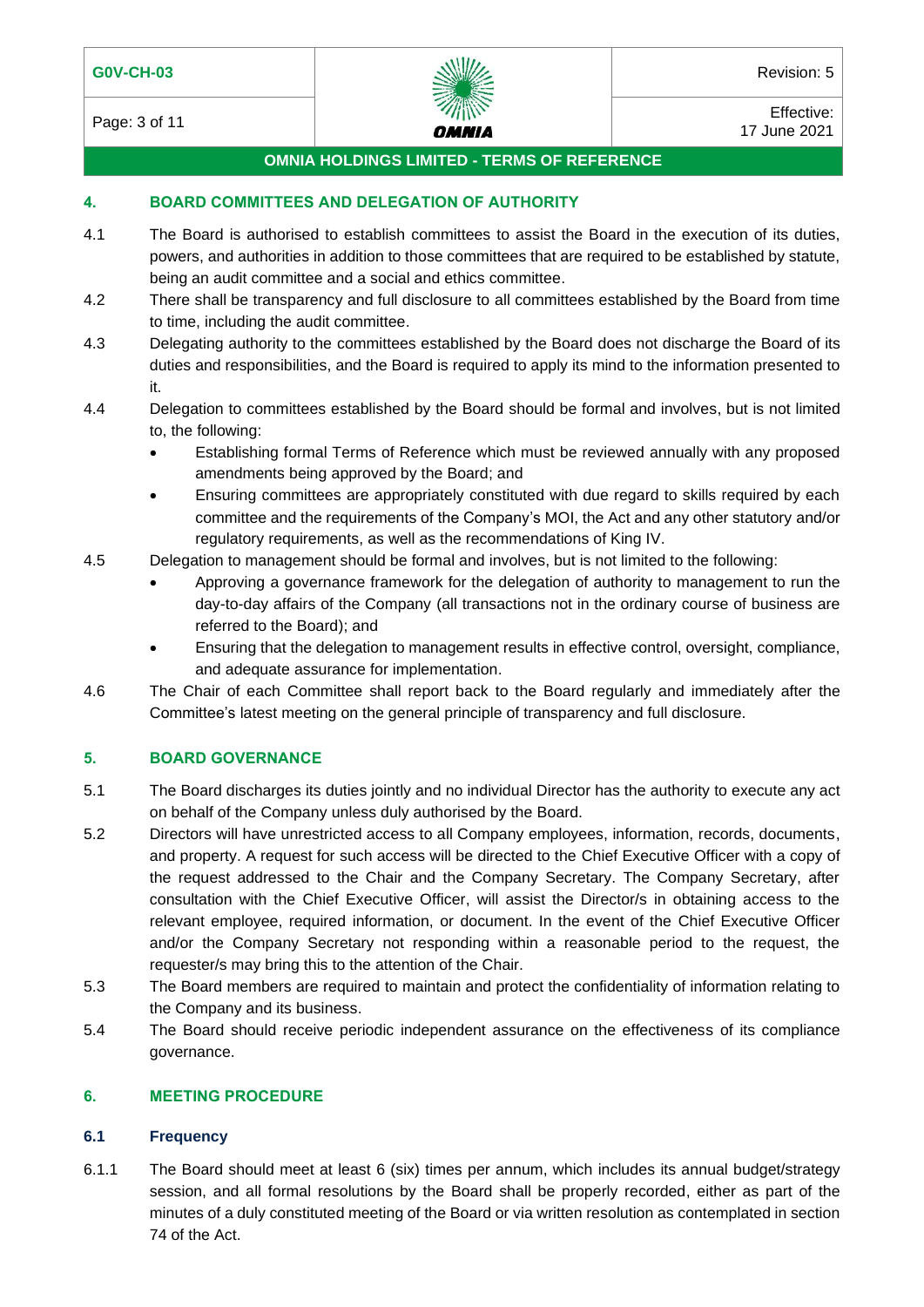

Page: 4 of 11 **Effective:**  $\frac{m}{n}$   $\frac{m}{n}$   $\frac{m}{n}$  Effective: 17 June 2021

## **OMNIA HOLDINGS LIMITED - TERMS OF REFERENCE**

- 6.1.2 Meetings shall be scheduled in advance and no formal notice of the meeting shall be given, excluding the agenda and supporting meeting papers.
- 6.1.3 Any Director may, in consultation with the Chair, request additional (special) Board meetings to be held when deemed appropriate. The Chair may call a special meeting in response to such a request and shall call such a meeting if the request is formally supported by at least 4 (four) directors.

## **6.2 Attendance and Participation**

- 6.2.1 Directors must attend all scheduled meetings in person or via telephone/video conference, including ad hoc meetings for special matters, unless prior apology with reasons has been submitted to the Chair or Company Secretary.
- 6.2.2 Directors are expected to participate fully and constructively in Board discussions and other activities and to bring the benefit of their particular knowledge, skills, and expertise.
- 6.2.3 Members of senior management, assurance providers, and professional advisors may be in attendance at meetings, at the discretion of the Chair, and shall not be counted for quorum purposes or entitled to exercise a vote on any matter at meetings.
- 6.2.4 In view of the dates of scheduled Board meetings being communicated well in advance, all Directors are expected to be in attendance unless the absence with reasons was communicated to the Company Secretary at the time that the dates were originally set or rescheduled. The Board appreciates that unexpected and urgent matters do arise but urges Directors to ensure attendance at all scheduled meetings of the Board for the full duration of the meeting.
- 6.2.5 Special meetings of the Board, which are normally arranged at short notice, will be set in consultation with the Chair and Directors at a date and time that will, as a minimum, ensure the presence of a quorum at the meeting. The Board again appreciates the demands on the diaries of Directors and acknowledges that not all Directors may be able to attend special meetings. Directors are however again urged to attend the special meeting, if reasonably possible to do so.
- 6.2.6 As the executive Directors attend Board meetings firstly to discharge their responsibilities as directors, Board responsibilities shall take precedence over executive responsibilities.
- 6.2.7 If the Chair is absent from a meeting, the Lead Independent Director (if one has been appointed) will act as chair and in the Chair's absence or, if an LID is not appointed, the Directors present will elect one of the Directors present to act as chair of that meeting unless the Chair has made prior arrangements in this regard.
- 6.2.8 Non-executive Directors may meet independently of executive Directors as and when required for informal discussions.

## **6.3 Agenda**

- 6.3.1 The Company Secretary shall facilitate the process for setting the agenda for each meeting as agreed with the Chair and the Chief Executive Officer. Every Director shall be entitled, in consultation with and approval by the Chair, to add any item to the agenda for a particular Board meeting prior to circulation of the agenda and supporting documentation. In the event of the Chair not being in agreement with the addition of the requested item, the relevant Director shall be entitled to direct his request to the full Board and the matter shall be added to the agenda if supported by a majority (50 per cent plus 1) of the Directors in office at the time.
- 6.3.2 Any Director shall, in consultation with the Chair, be entitled to add any item to the agenda for a particular Board meeting at the start or during the course of the meeting on condition that such item does not require a formal resolution to be passed by the Board in the event of not all Directors being present at the meeting. In the event of the Chair not being in agreement with the addition of the requested item, the relevant Director shall be entitled to direct his request to the meeting and the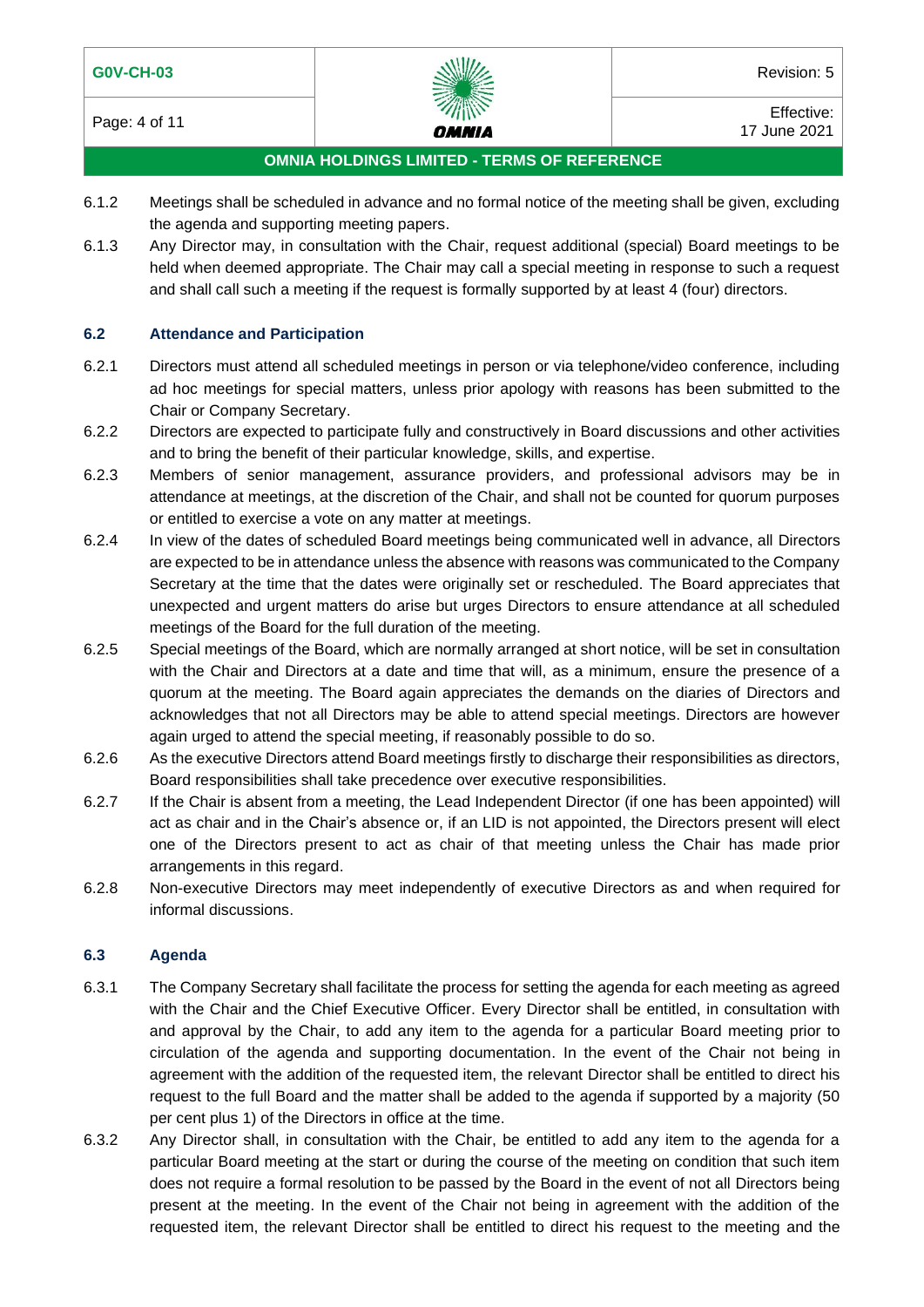Page: 5 of 11 **Effective:**  $\frac{m}{1000}$  Effective: 17 June 2021

# **OMNIA HOLDINGS LIMITED - TERMS OF REFERENCE**

matter shall be added to the agenda if supported by a majority (50 per cent plus 1) of the Directors present at the meeting.

- 6.3.3 The agenda, approved by the Chair, together with supporting documentation shall be circulated a minimum of 7 (seven) days prior to the meeting of the Board, in so far as possible, so as to enable the Directors to be adequately prepared for the meeting. In order to ensure timeous circulation of meeting papers, submissions which are not available for circulation within the said period shall only be circulated and included in the meeting papers with the consent of the Chief Executive Officer and the Chair, which consent shall be obtained by the author of the relevant submission. The Chair and the Chief Executive Officer shall take into consideration the materiality of the matter to be tabled to enable the Directors to apply their minds and to act with due care and skill and diligence as required in making informed decisions.
- 6.3.4 Submissions from the Chief Executive Officer which are not available for circulation within the said period shall only be circulated and included in the meeting papers with the consent of the Chair.
- 6.3.5 The content of the agenda must ensure proper coverage of matters set out in this Charter and the annual work plan as established and approved by the Board.

## **6.4 Minutes**

- 6.4.1 The Company Secretary shall minute all meetings of the Board.
- 6.4.2 The minutes of a meeting must be completed as soon as reasonably possible after the meeting and circulated to the Chair, after having been reviewed by the executive Directors.
- 6.4.3 The minutes shall be confirmed as a true record by the Board at its next scheduled meeting or via electronic communication, if necessary, where after it shall be signed by the Chair or acting Chair of the meeting

## **6.5 Quorum**

- 6.5.1 The quorum for a meeting of the Board shall be a majority (50 percent + 1) of Directors in office at the time being present in person or via electronic communication. In the absence of a quorum and subject to the discretion of the Chair, the meeting can either be postponed to a later date or can proceed as an informal meeting with all resolutions required to be taken at the meeting being formally approved by way of a written resolution.
- 6.5.2 Should a meeting not be quorate for a short time period during the meeting due to a Director having to leave the meeting, the Board may continue to have informal discussions but cannot pass a formal resolution on any matter until the Director who has left the meeting has returned and the meeting is quorate.

## **6.6 Written resolutions**

- 6.6.1 A resolution consented to in writing by a majority (50 percent + 1) of Directors shall be as valid and effectual as if it has been passed at a duly constituted meeting of the Board, provided that each Director shall have been afforded a reasonable opportunity to express an opinion on the matter to which such resolution relates.
- 6.6.2 Any written resolution may be signed or consented to in any electronic form and in any number of counterparts, all of which, taken together, shall constitute one and the same document. It may further be conveyed or transmitted by email or any other form of electronic means.
- 6.6.3 The passing of written resolutions of the Board must not detract from the requirements for frequency of Board meetings as set out in this Charter.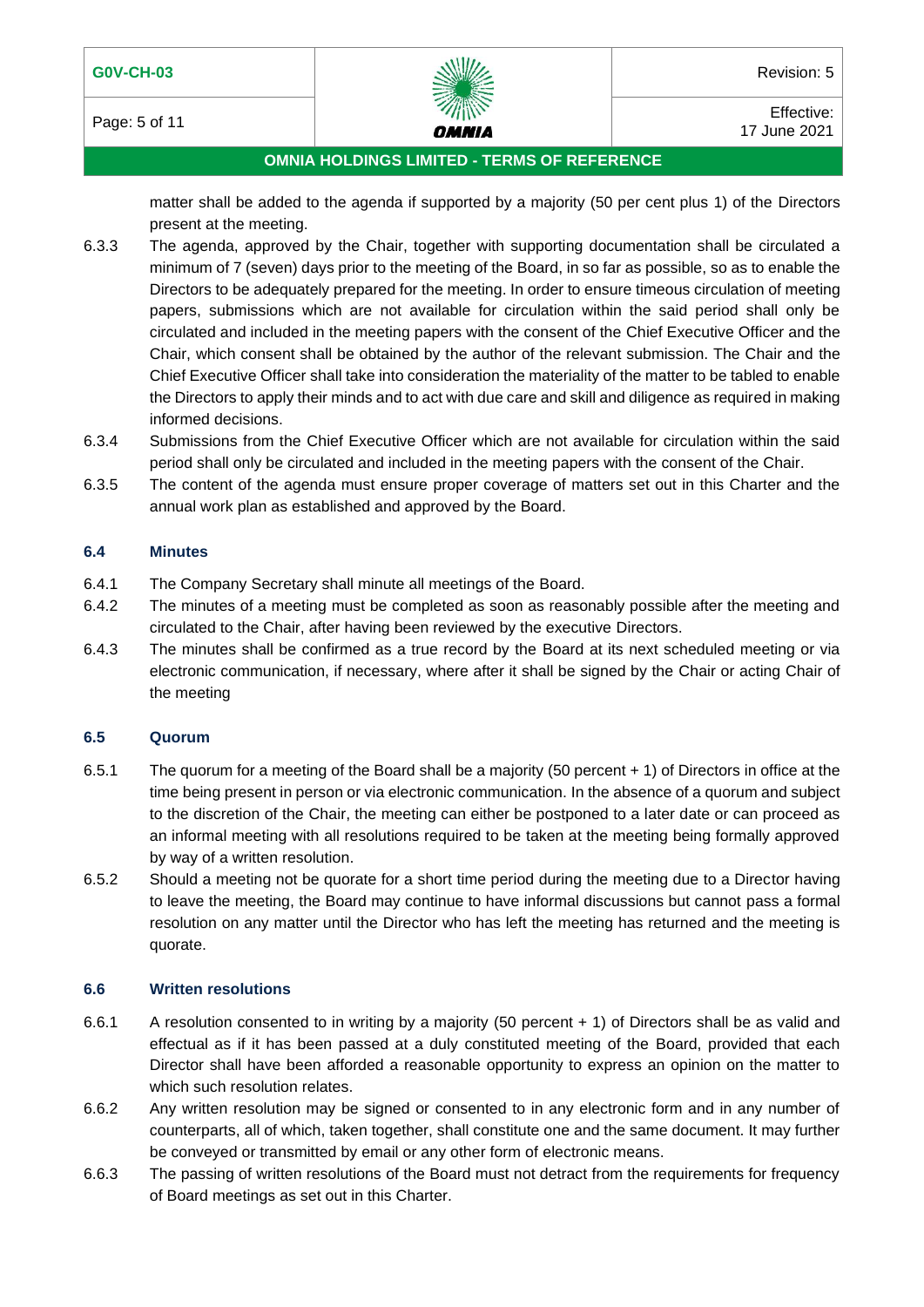

Page: 6 of 11 **Effective:**  $\frac{m}{n}$   $\frac{m}{n}$  Effective: 17 June 2021

## **OMNIA HOLDINGS LIMITED - TERMS OF REFERENCE**

#### **6.7 In Committee meetings**

- 6.7.1 In-committee meetings of the Board, where only Directors are present, may be held as and when deemed appropriate by the Chair or the Lead Independent Director (LID) (if one has been appointed), in the absence of the Chair.
- 6.7.2 The Company Secretary shall be in attendance at in-committee meetings for minute purposes. In the event that the Company Secretary is also excused from the meeting, the Chair shall nominate a Director to keep notes of the discussions and/or decisions for record purposes.
- 6.7.3 When so required, separate minutes shall be prepared for in-committee meetings and shall be circulated to Directors for confirmation via electronic communication where after it shall be signed by the Chair and/or the LID.

#### **6.8 Proceedings**

6.8.1 To the extent possible, the Chair shall endeavour to obtain consensus from amongst Directors present at meetings of the Board on any matter requiring support and/or formal approval by the Board. Where not possible to achieve consensus and in the discretion of the Chair, such matters arising at any meeting will be put to a vote and decided by a majority of votes (50 percent plus 1) exercised on the matter. In the event of equal votes, the matter shall fail and the Chair shall not have a second or casting vote.

#### **6.9 Board Processes**

- 6.9.1 The Board, in carrying out its tasks, may obtain such outside or other independent professional advice as it considers necessary to carry out its duties.
- 6.9.2 The Board shall have an agreed process to effectively manage any personal financial interest as contemplated in the Act and/or other potential or perceived conflicts of interest in the furtherance of good governance. This process shall be embodied in the Conflicts of Interest Policy as approved and amended by the Board from time to time and as further elaborated on in item 8 below.

## **7. COMPOSITION OF THE BOARD**

- 7.1 The Board will comprise not less than 4 (four) and not more than 15 Directors.
- 7.2 There shall at all times be a majority of non-executive Directors, most of whom shall be independent and when determining the independence of a Director for purposes of categorisation, the Board shall consider the indicators as set out in King IV.
- 7.3 The Board shall assess the performance and independence of non-executive Directors serving a period longer than 9 (nine) years and shall disclose the outcome of such an assessment to the shareholders upon recommending those Directors for re-election.
- 7.4 The Chief Executive Officer and the Group Finance Director, as a minimum, shall be executive directors of the Board.
- 7.5 There should be a clear division of responsibilities between the executive responsibility for the running of the Company's business and the leadership of the Board, such that no one individual has unfettered powers of decision-making.
- 7.6 The Board shall set a policy and voluntary diversity targets in its membership representation and report on performance against such targets, as also required by the JSE Listings Requirements.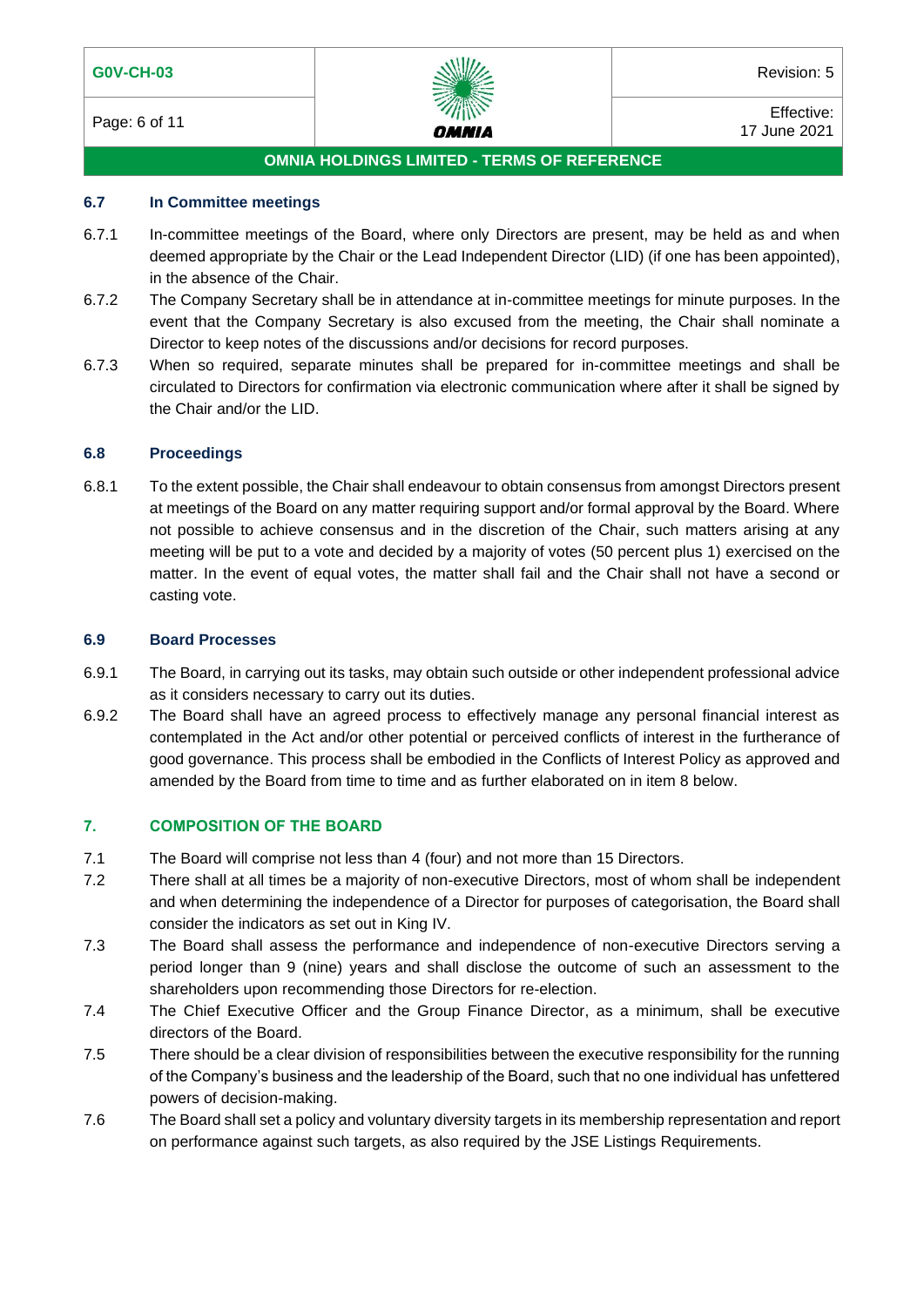

Page: 7 of 11 **Effective:**  $\frac{m}{n}$   $\frac{m}{n}$   $\frac{m}{n}$  Effective: 17 June 2021

## **OMNIA HOLDINGS LIMITED - TERMS OF REFERENCE**

- 7.7 The Chair shall be appointed by the Board from amongst their number, for such period of time as determined by the Board and shall be an independent non-executive Director. Notwithstanding the period of appointment, the Board may at any time resolve to remove and replace the Chair if deemed appropriate and required for the effective functioning of the Board.
- 7.8 Directors shall retire by rotation as required by the Company's MOI.

# **8. DISCLOSURE OF INTEREST**

- 8.1 On first appointment and once every year, or at any time when circumstances change, all Directors will, in good faith, disclose to the Board for recording purposes any business or other interest that is likely to create a potential or perceived conflict of interest, including:
	- all business interests, direct or indirect in any other company, partnership or business venture;
	- membership to trade, business or other economic companies;
	- shareholding, share options and/or other interests in the Company;
	- any direct or indirect interest in any transaction with the Company and the Group; or
	- any gifts, monies, commissions, benefits, or other favours extended or received from any party because of any business dealings with the Group.
- 8.2 If a Director has a personal financial interest (as defined in the Act) in respect of a matter to be considered at a meeting of the Board, or knows that a related person (as defined in the Act) has such a personal financial interest in the matter, the Director shall:
	- disclose the interest and its general nature before the matter is considered at the meeting;
	- disclose any material information relating to the matter, and known to the Director;
	- leave the meeting prior to the consideration of the matter by the Board immediately after making any disclosures required; and
	- not execute any document relating to the matter unless the Board specifically requests or directs the Director to do so.
- 8.3 For the purposes of determining a quorum, the Director who leaves the meeting is to be regarded as present at the meeting but is not to be regarded as present for the purpose of determining whether a resolution has sufficient support to be adopted.
- 8.4 If a Director or related person acquires any personal financial interests post approval or conclusion of an agreement, he must promptly disclose the nature and extent of the interest and material circumstances relating to the acquisition of such interest.

## **9. EVALUATION**

- 9.1 A formal evaluation of the Board and it Committees shall be carried out at least every second year in a manner agreed by the Remuneration and Nominations Committee.
- 9.2 The Chair may evaluate the performance of individual non-executive Directors in accordance with the standard of conduct requirements set out in s76 of the Act, taking into account the Directors' attendance record and contribution to the Board meetings, and may make suitable recommendations to the Board based on the outcome of that assessment, either for the re-election or removal of a Director from the Board.
- 9.3 The Board shall at such a meeting either appoint or remove directors from Committees as they deem necessary, provided the committee members of the Audit Committee and Social, Ethics and Risk Committee shall be approved by the shareholders at the following annual general meeting.
- 9.4 Each Committee shall on an annual basis, evaluate its performance and whether it has fulfilled the delegated responsibilities as set out in its Terms of Reference, and shall inform the Board of the outcome of such evaluation.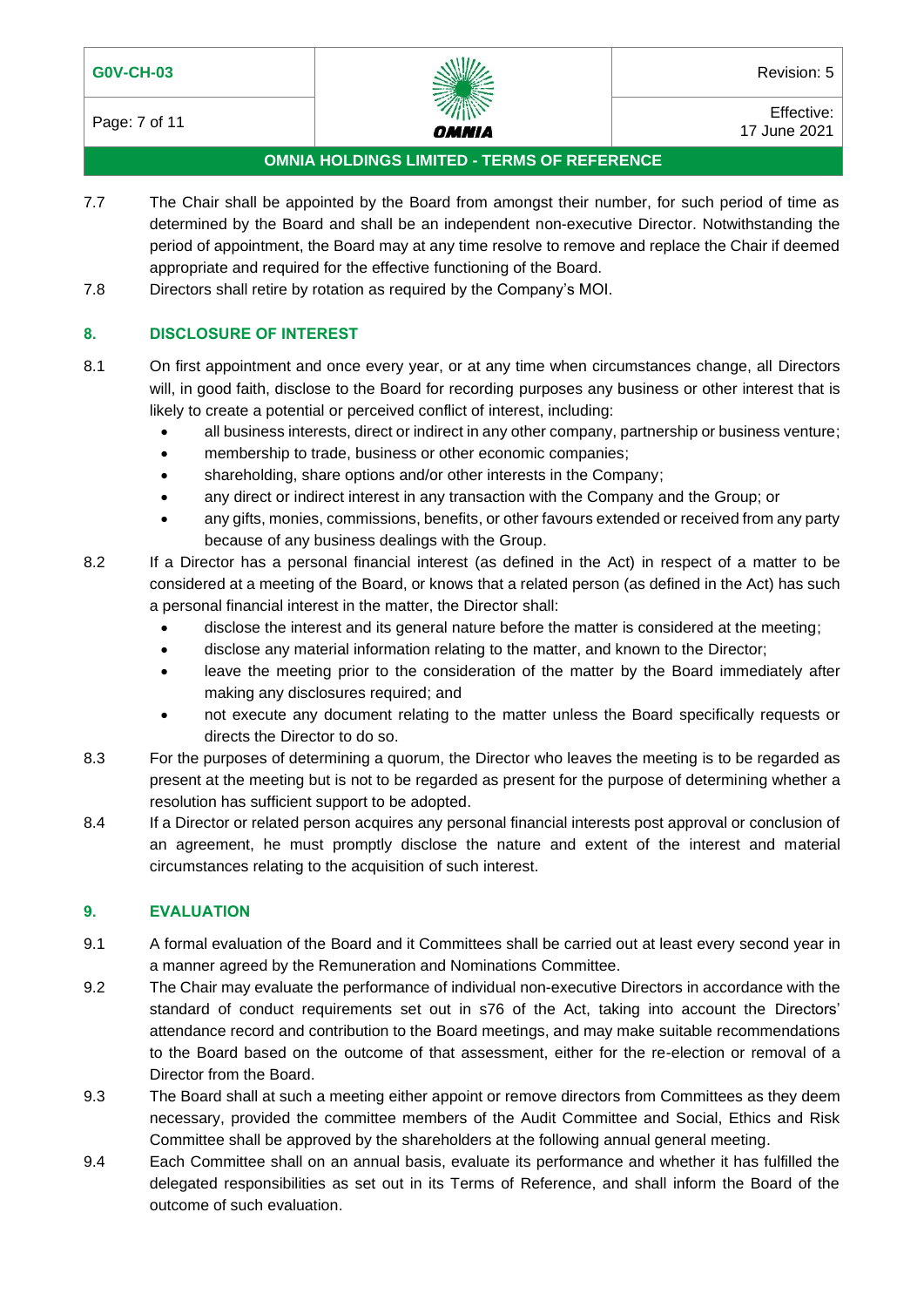

**OMNIA HOLDINGS LIMITED - TERMS OF REFERENCE**

# **10. THE ROLES OF BOARD CHAIR AND LEAD INDEPENDENT DIRECTOR**

## **10.1 The Board Chair**

## 10.1.1 The Chair is responsible to:

- Exercise their duty and decision-making with an independent and objective mind
- Lead the Board towards ensuring the achievement of its objectives, strategies, and values
- Preside over Board and shareholders' meetings and exercise such powers as are conferred upon the Chair in the Company's MOI
- Provide the necessary direction required for an ethical and effective Board and form the link between the Board, the Chief Executive Officer, and management
- Ensure that an ethical tone is set for the Board
- Provide overall leadership to the Board without limiting the collective responsibility for Board decisions
- Monitor Board and individual Director performance and interaction at meetings and participate in the Board, Committee, and Director evaluation process
- Ensure that decisions taken by the Board are executed appropriately
- Manage conflicts of interest at any meeting of the Board in accordance with all applicable legal requirements and corporate governance recommendations
- Ensure the integrity and effectiveness of the governance processes of the Board
- 10.1.2 The Chair of the Board:
	- shall not be a member of the Audit Committee
	- shall be a member of the Remuneration and Nominations Committee but not its chair
	- may be a member of the Social, Ethics and Risk Committee but not its chair

# **10.2 The Lead Independent Director (LID) (if appointed)**

- 10.2.1 The LID, whose term of office shall be determined by the Board, is responsible to:
	- Provide leadership for the Board when the Chair is absent
	- Serve as a sounding board for the Chair
		- Act as an intermediary between the Chair and other directors where necessary
	- Strengthen the independence of the Board if the Chair is not an independent non-executive director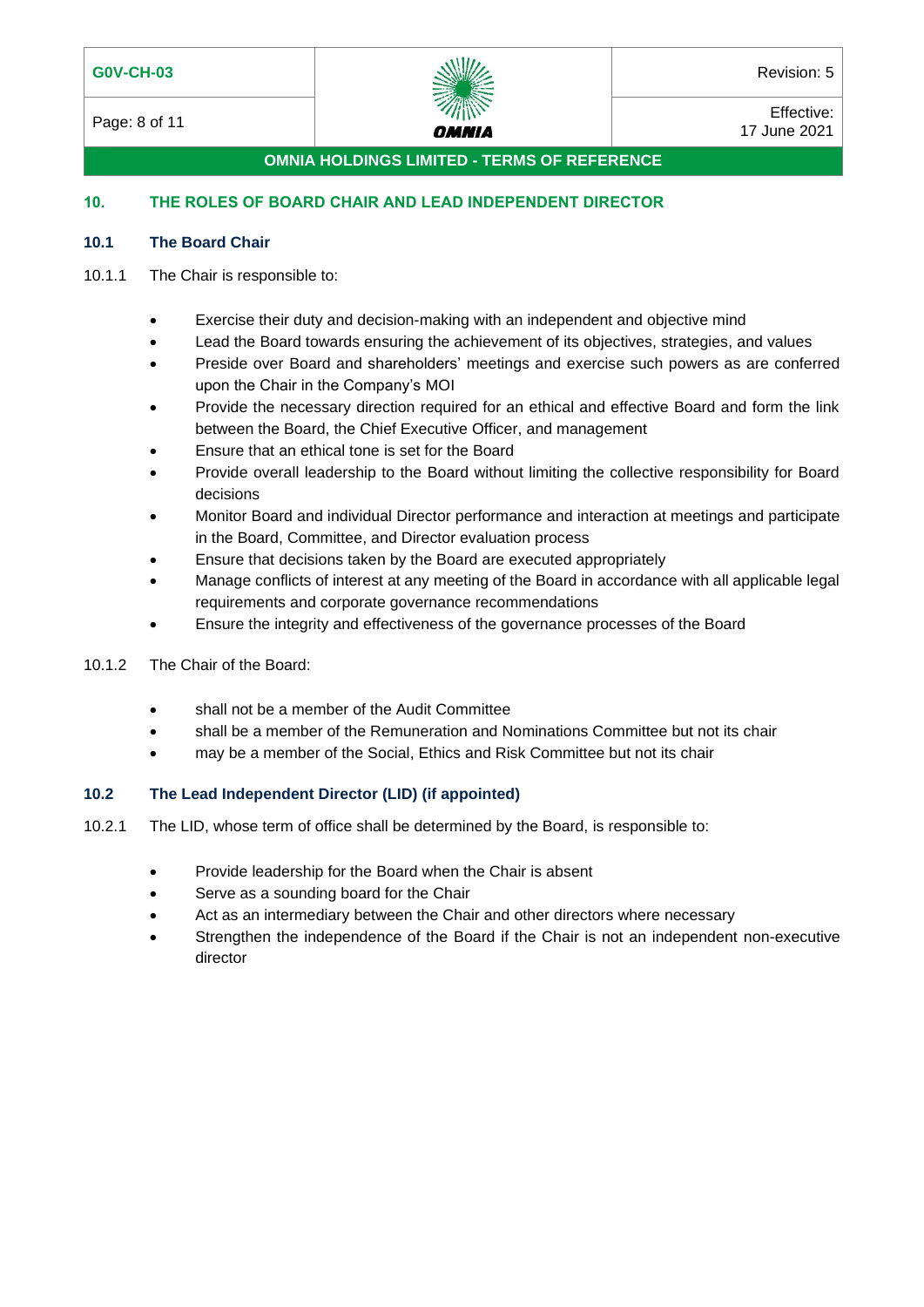Page: 9 of 11 **Effective:**  $\frac{2.34}{100}$  Effective: 17 June 2021

# **OMNIA HOLDINGS LIMITED - TERMS OF REFERENCE**

- Preside over decisions of the Board on matters where the Chair of the Board is conflicted
- Lead the performance appraisal of the Chair of the Board where an independent service provider is not used to facilitate the process
- Deal with shareholders' concerns where contact through the normal channels has failed to resolve concerns, or where such contact is inappropriate

#### **11 COMPANY SECRETARY**

- 11.1 The Board shall appoint and, when deemed appropriate, remove the Company Secretary, who shall be competent, suitably qualified, and experienced to properly fulfil the required duties.
- 11.2 The Board shall approve the remuneration and conditions of employment of the Company Secretary and ensure that the office of the Company Secretary is empowered and that the position carries the necessary authority.
- 11.3 The Board recognises the pivotal role to be played by the Company Secretary in achieving good corporate governance and will ensure that the person appointed has the necessary competence, gravitas and objectivity to provide independent guidance and support at the highest level of decisionmaking in the Company.
- 11.4 The Company Secretary shall have a direct channel of communication to the Chair to provide comprehensive practical support and guidance to Directors with regards to their duties, responsibilities, and powers, with particular emphasis on supporting the non-executive Directors, the Chair, and the Committee Chairs.
- 11.5 The Board must annually consider and satisfy itself on the competence, qualification, and experience of the Company Secretary and report on the outcome of such assessment as required by the JSE Listings Requirements.
- 11.6 The Company Secretary shall:
	- Fulfil the obligations of s88 of the Act and the JSE Listings Requirements;
	- Maintain an arms-length relationship with the Board and its Committees to ensure independence, but should have unfettered access to the Board;
	- Provide dedicated support and advice to the Board on corporate governance matters; and
	- Facilitate the provision of independent advice to Directors when required.

## **12. REVIEW OF THE TERMS OF REFERENCE**

12.1 These Terms of Reference shall be reviewed annually by the Board to ensure it remains relevant to the business objectives of the Company and aligned with best practice. The review process will be initiated by the Company Secretary in consultation with the Chair.

| <b>Chair of the Board</b> | <b>Signature</b> | Date         |
|---------------------------|------------------|--------------|
| R Havenstein              | 11               | 17 June 2021 |

| <b>Chief Executive Officer</b> | <b>Signature</b> | Date         |
|--------------------------------|------------------|--------------|
| S Gobalsamy                    | yasulsanu        | 17 June 2021 |
|                                |                  |              |